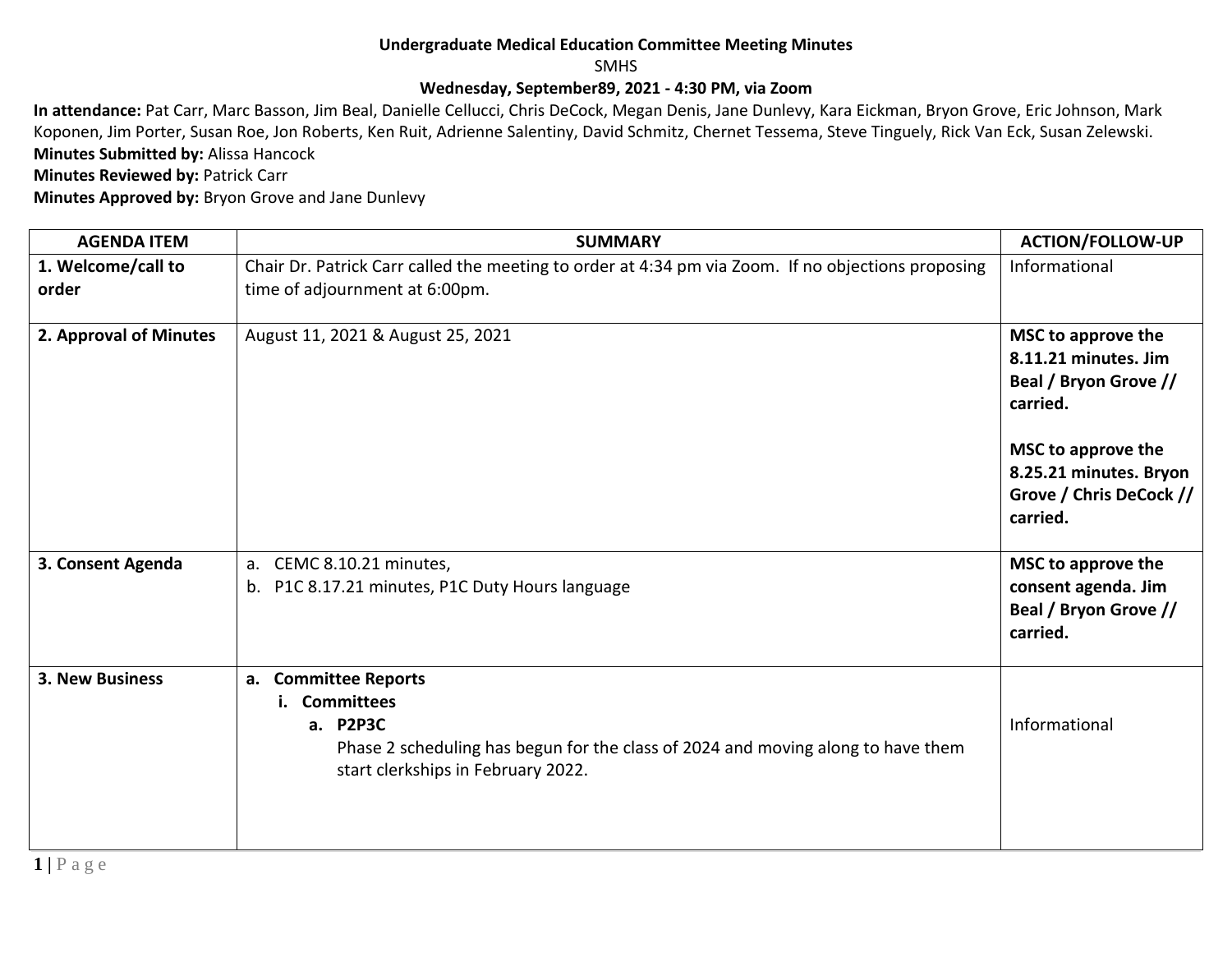|                          | b. CEMC<br>Continuing to work hard on data analysis for the curriculum retreat. More information<br>and draft to come soon.                                                                                                                                                                                                                                                                                                                                                                                                                                                                                                                                                                                                                                                                                                           | Informational                                                                                                  |
|--------------------------|---------------------------------------------------------------------------------------------------------------------------------------------------------------------------------------------------------------------------------------------------------------------------------------------------------------------------------------------------------------------------------------------------------------------------------------------------------------------------------------------------------------------------------------------------------------------------------------------------------------------------------------------------------------------------------------------------------------------------------------------------------------------------------------------------------------------------------------|----------------------------------------------------------------------------------------------------------------|
|                          | c. P1C<br>1. AY 20-21 US 2 Report<br>Students did very well and the grades were consistent with previous years. There<br>were six students had failures, but the percent with lower than previous years,<br>which is really good news. Workload and time with a concern for the students<br>and without not enough breaks for them and so were have then lengthening the<br>curriculum from 18-20 months in length. We started to limit PCL cases from 3<br>days to 2 days a week and kept weekly quizzes. This was beneficial for both<br>students to see how they were doing with their studying and understanding the<br>content especially with remote learning.<br>Students loved SPETA's and had a hard time with lectures going over time and<br>lack of breaks and the lack of breaks. They would also like all the diversity | MSC to accept the<br>AY20-21. Unified<br><b>Session 2 report. Bryon</b><br>Grove / Kara Eickman<br>// carried. |
|                          | lectures to be taught by Dr. Don Warne.<br>Goals for next year include being conscious of student breaks between and<br>within units also within the day itself. Also to continue working with the Aperio<br>for Histology lab issues and working with lectures about going over allotted time.                                                                                                                                                                                                                                                                                                                                                                                                                                                                                                                                       |                                                                                                                |
|                          | d. DQIP - Office of Medical Accreditation: EASRC/SASRC/FASRC<br>We are 3 months away from submission of our documents to LCME. The DCI has been<br>completed and is being reviewed once more by our review team. We are also going to<br>have a 2 <sup>nd</sup> ISA hopefully to show that we will see improvements in the results.<br>e. Ad hoc Committees                                                                                                                                                                                                                                                                                                                                                                                                                                                                           |                                                                                                                |
| <b>4. Special Orders</b> | a. Standard 8 Review<br>8.1<br>There was a question if the clinical experiences were recorded online and if we could explain<br>why there was a drop in the satisfaction by students in the table.                                                                                                                                                                                                                                                                                                                                                                                                                                                                                                                                                                                                                                    | MSC to accept the<br>review of Standard 8.<br>Carried by consent.                                              |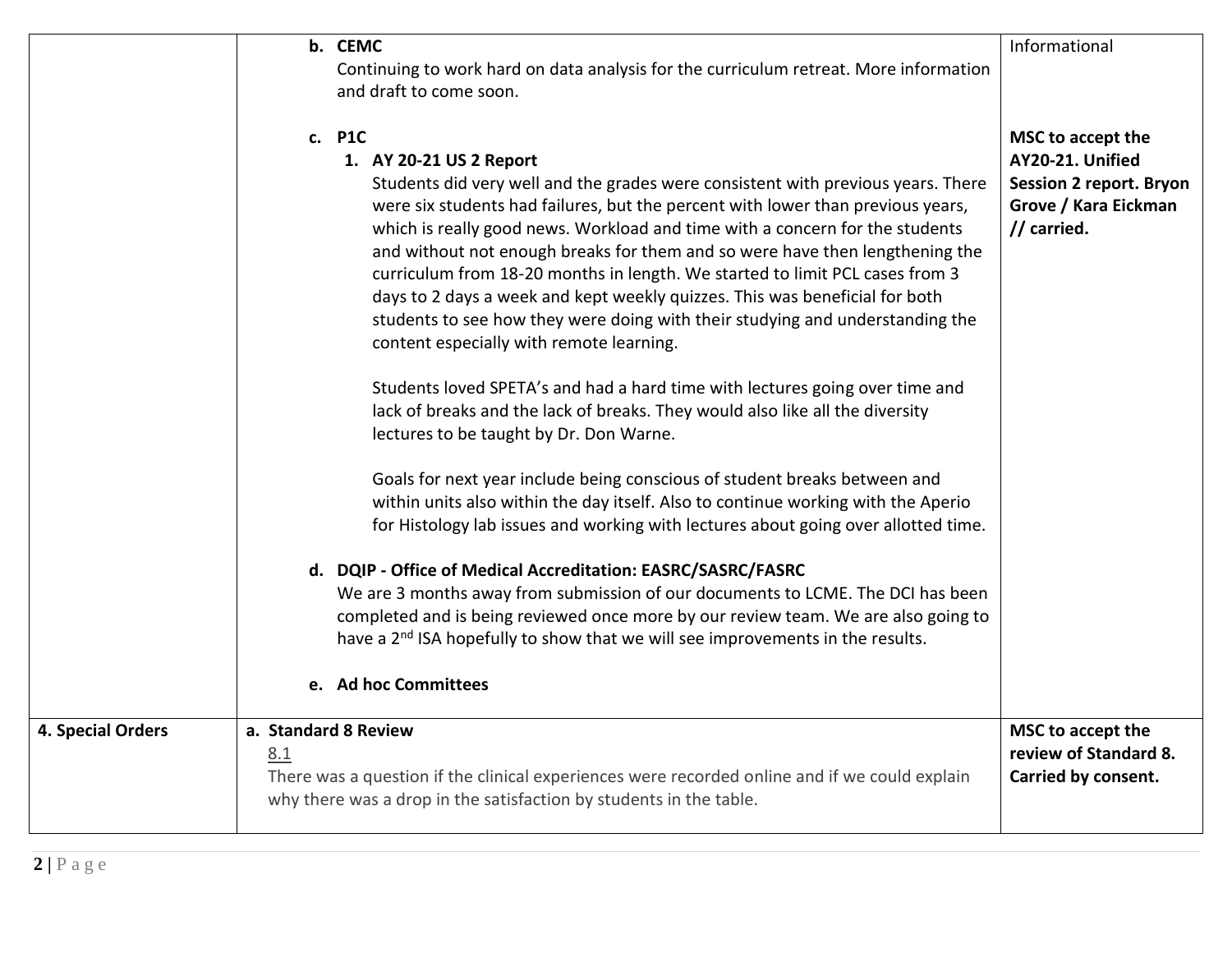| Table 8.5-1 clarity on what class the data was collected from instead of just M1, M2, etc. Also,<br>to include a minimum requirement of students have to provide feedback to faculty.<br>b. Standard 3.3 Review<br>There were multiple comments on the documents but Dr. Pat Carr did review it again with<br>some fresh eyes. The tables in the element have all been updated. However, in table 3.3-6 we<br>reference the Center for Rural Health partnership with the school and we just need to make<br>sure it will be consistent throughout the DCI.                                                                                                                                                                                                        | MSC to approve the<br>review of Element 3.3.<br><b>Bryon Grove / Jane</b><br>Dunlevy // carried.                                                                                                                                                  |
|-------------------------------------------------------------------------------------------------------------------------------------------------------------------------------------------------------------------------------------------------------------------------------------------------------------------------------------------------------------------------------------------------------------------------------------------------------------------------------------------------------------------------------------------------------------------------------------------------------------------------------------------------------------------------------------------------------------------------------------------------------------------|---------------------------------------------------------------------------------------------------------------------------------------------------------------------------------------------------------------------------------------------------|
| c. Development of a UMEC-associated student survey committee<br>Based on the experience of having a student group run the ISA. The students would like a<br>student committee to work with the annual student survey that Dr. Susan Zelewski has lead in<br>the past. The original suggestion was that the committee would be part of the UMEC structure.<br>However, the class presidents have decided that they would like to slow the process down of<br>making a new committee, and think a little more about what the committee would look like<br>and how it would function. There is also conversation happening about changing the structure<br>of the student council, and that may also affect the committee structure and where it might<br>report to. | Informational                                                                                                                                                                                                                                     |
| d. Governance Document suggestion for MSAC quorum<br>There was some confusion about the quorum needed for the committee and would like<br>something more concrete outlining the quorum. Would like to update the MSAC quorum to be<br>"at least 10 members must be present for any meeting and majority must be faculty members."<br>We are looking for an endorsement of the change in quorum from UMEC.                                                                                                                                                                                                                                                                                                                                                         | MSC to endorse the<br>changes in the<br>language for the MSC<br>quorum. Bryon Grove /<br>Jim Beal // carried.<br><b>ACTION ITEM:</b><br>Update the governance<br>document and upload<br>the current document<br>to blackboard and the<br>website. |
| e. ISA Report (continue with 5.2.4)<br>This is about the Epidemiology project and the presentation and the lack of support it has to<br>their education from their view point. They reported that they were unhappy with the wait for                                                                                                                                                                                                                                                                                                                                                                                                                                                                                                                             | <b>MSC to approve</b><br>forwarding this<br>question to the ISA                                                                                                                                                                                   |